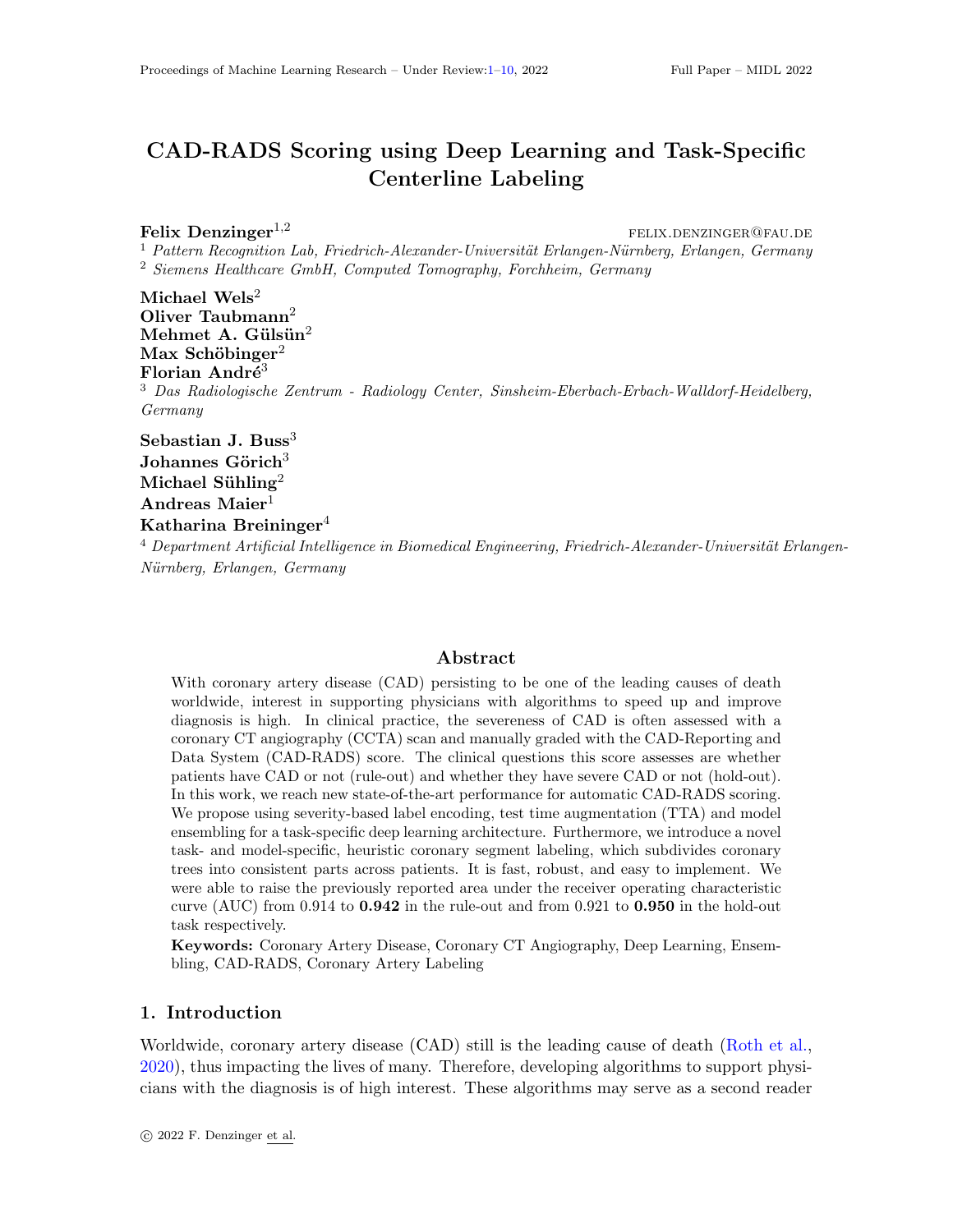to ensure that no aspect is missed or to point the physician to areas of interest, thus speeding up the workflow.

CAD is predominantly linked to atherosclerotic plaque deposits aggregating within the vessel wall [\(Fuster et al.,](#page-8-0) [1992\)](#page-8-0). The degree of vessel narrowing – also called stenosis – caused by such a plaque deposit is an essential piece of information regarding patient risk and can be obtained using a coronary CT angiography (CCTA) scan. To report findings, assess patients' general condition, and to guide the clinical workflow the coronary artery disease-reporting and diagnosis system (CAD-RADS) score was introduced [\(Cury et al.,](#page-8-1) [2016\)](#page-8-1). This score is usually determined through a manual assessment by a human reader scoring the whole coronary vessel tree. It consists of six grades ranging from 0 to 5, where 0 refers to "no CAD present", 1-2 to "non-obstructive CAD present" and 3-5 to "obstructive CAD present", with a rising severeness within this grouping. Hence, primary clinical questions of interest are whether patients do have CAD or not (rule-out) and whether they suffer from obstructive CAD and therefore should undergo further (invasive) assessment including potential immediate revascularization or not (hold-out). However, this manual grading is time-consuming and reader/experience dependent [\(Razek et al.,](#page-9-2) [2018;](#page-9-2) [Maroules et al.,](#page-9-3) [2018;](#page-9-3) [Hu et al.,](#page-8-2) [2021\)](#page-8-2). Therefore, introducing decision support algorithms for this task is of high interest.As related work regarding this task is sparse, we discuss work on the related task of predicting severe stenosis degree. Algorithms performing this task can be divided into lesion-wise, and branch-wise.Lesion-wise algorithms focus mainly on the task of detecting and (separately) scoring one or multiple plaque deposits within the whole coronary vessel tree. Most of these approaches work on multi-planar reformatted (MPR) volumes created by interpolating orthogonal planes for each vessel centerline point. Commonly, these approaches are based on recurrent convolutional neural networks (RCNN) [\(Zreik et al.,](#page-9-4) [2018;](#page-9-4) [Denzinger et al.,](#page-8-3) [2019;](#page-8-3) [Ma et al.,](#page-8-4) [2021\)](#page-8-4). For these, a series of overlapping cubes along the centerline dimension is used, from which spatial features are extracted using a 3D convolutional neural network (CNN) at each position. The resulting feature sequence is analyzed using a recurrent neural network (RNN) [\(Zreik et al.,](#page-9-4) [2018\)](#page-9-4) or combined using a transformer module [\(Ma et al.,](#page-8-4) [2021\)](#page-8-4). A branch-wise approach presented by [\(Candemir et al.,](#page-8-5) [2020\)](#page-8-5) utilizes a 3D CNN which takes whole coronary branches in MPR format as inputs. Disadvantages of both lesion- and branch-wise approaches are that errors on lesion-/branchlevel are directly propagated to patient-level and that only local information is included in the network prediction. A case-wise CAD severity score is the Agatston score [\(Agatston](#page-8-6) [et al.,](#page-8-6) [1990\)](#page-8-6), which in principle assesses the overall calcified plaque burden of a patient from non-contrast CT scans. This score can also be determined using machine learning methods [\(Wolterink et al.,](#page-9-5) [2014;](#page-9-5) [Lessmann et al.,](#page-8-7) [2017;](#page-8-7) [Cano-Espinosa et al.,](#page-8-8) [2018\)](#page-8-8). Our group recently proposed a case-wise approach to determine the CAD-RADS score [\(Denzinger et al.,](#page-8-9) [2020b\)](#page-8-9). It uses a hierarchical data representation of the whole coronary tree based on its anatomical sub-segments. For each of these sub-segments, features are extracted from the MPR volume stack with a CNN and combined with a global max pooling layer to predict the case-wise score. Based on the architecture and concepts presented in our previous work [\(Denzinger et al.,](#page-8-9) [2020b\)](#page-8-9), we present a more robust, streamlined and reproducible pipeline. Specifically, to ease reproducibility and simplify the pre-processing pipeline of our work we propose an architecture- and task-specific heuristic centerline labeling. Moreover,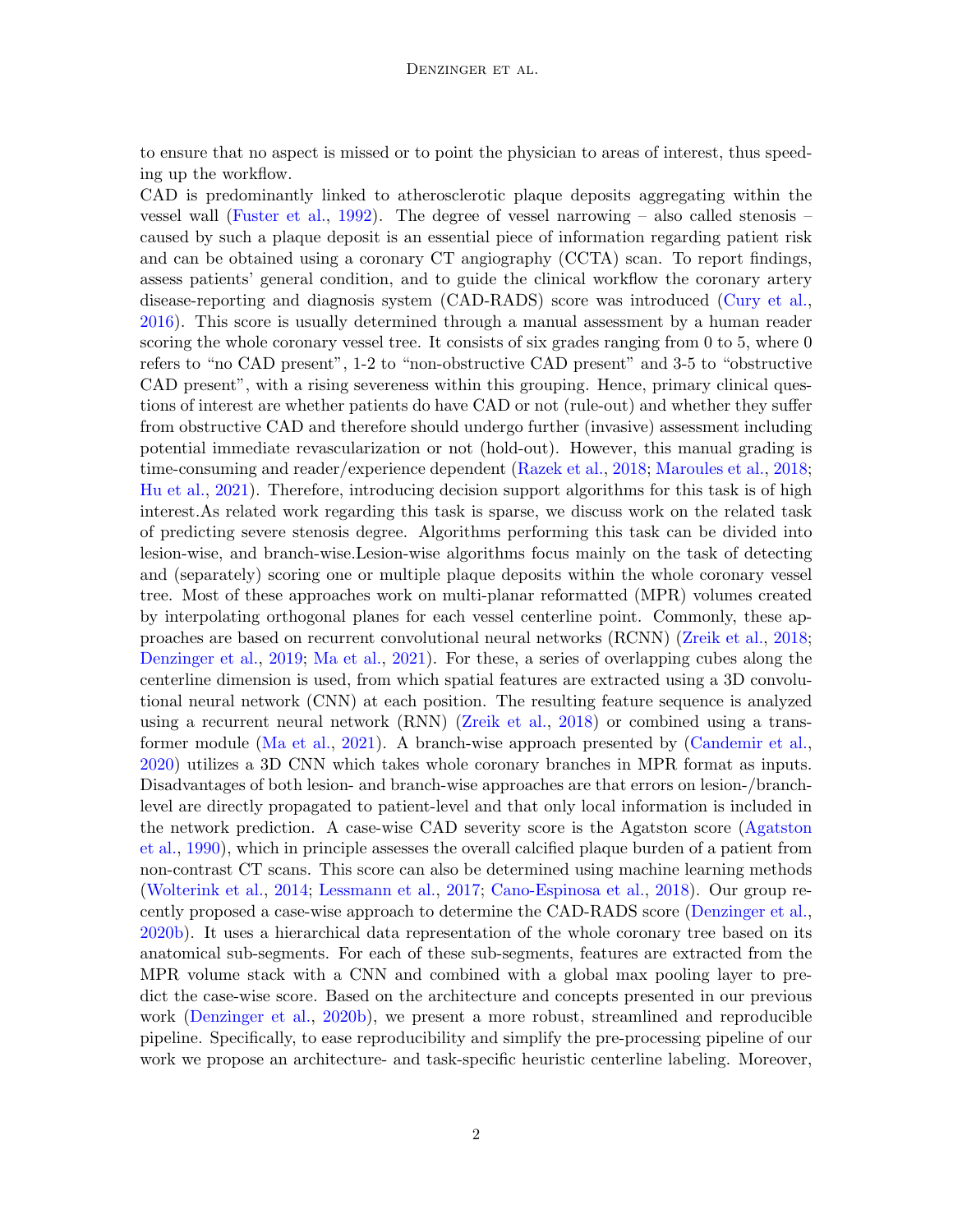we are leveraging the use of a severity-based label encoding, test time augmentation (TTA), model ensembling and reduced input dimensionality.

# 2. Data

Data is provided from a single site with CCTA scans acquired with the same scanner type. The number of patients (and samples) included is 2,902 with a fixed split of 1,926 used for training and 976 for testing. Within the test set, 131 patients have no CAD, 499 patients have non-obstructive CAD and 346 patients have obstructive CAD. The pre-processing is conducted as follows: after extracting the coronary centerlines using the method of [\(Zheng](#page-9-6) [et al.,](#page-9-6) [2013\)](#page-9-6), MPR image stacks are extracted by interpolating planes orthogonal to the centerlines with a spacing of  $(0.33 \times 0.33)$  mm<sup>2</sup> and a field of view (FOV) of  $12 \times 12$  mm<sup>2</sup> for each centerline point with centerline points placed 0.25 mm apart. For these MPR image stacks, the Hounsfield unit (HU) value range is clipped to lie between −300 HU and 1,024 HU with the resulting values being rescaled to a value range between 0 and 1.

# 3. Methods

## 3.1. Architecture

An overview of the used deep learning architecture is presented in Fig. [1,](#page-3-0) including an explanation of the individual steps.

#### <span id="page-2-0"></span>3.2. Proposed Extensions

As the input for this network is either one or two orthogonal longitudinal views cut from the MPR volume stack at a specific angle  $\alpha$  for each subsegment (cf. Fig. [1\)](#page-3-0), the information used to predict the CAD-RADS score may vary. Therefore, the prediction may not be consistent with different angles, which it should be, given that for all angles the same biological information should be assessed. Our group showed in previous work [\(Denzinger](#page-8-10) [et al.,](#page-8-10) [2020a\)](#page-8-10) that this problem can be partly solved by adding a second orthogonal view which still leaves some leeway for suboptimal angles especially when only one angle is considered during inference. To overcome this we leverage TTA averaging predictions for 16 views extracted for equally distributed angles between  $[0, \pi]$  with the same angle for all segments. As the whole vessel information should be covered with this strategy, we additionally evaluate whether a single longitudinal view instead of two orthogonal longitudinal views suffices. Also, we propose to use model ensembling to lower uncertainty introduced by the network training converging to different local optima. In our prior work [\(Denzinger](#page-8-9) [et al.,](#page-8-9) [2020b\)](#page-8-9), the prediction of the CAD-RADS score is transformed from a classification to a regression task and the network trained with a mean squared error (MSE) loss. This leads to all classes being weighted equally and the loss not depending on the individual class and how well this class has been learned already. To address this we suggest to use the following label encoding [\(Niu et al.,](#page-9-7) [2016\)](#page-9-7):  $y_i^k = 1$  if  $i \leq k$ ,  $y_i^k = 0$  otherwise. Therefore, label vectors  $y^k$  belonging to class k are created, with i denoting the index of the entry in the label vector (e.g. CAD-RADS 2 is encoded as  $(1,1,1,0,0,0)$ ). With this, we transform the regression task to a multi-label problem, which enables the use of a cross-entropy loss with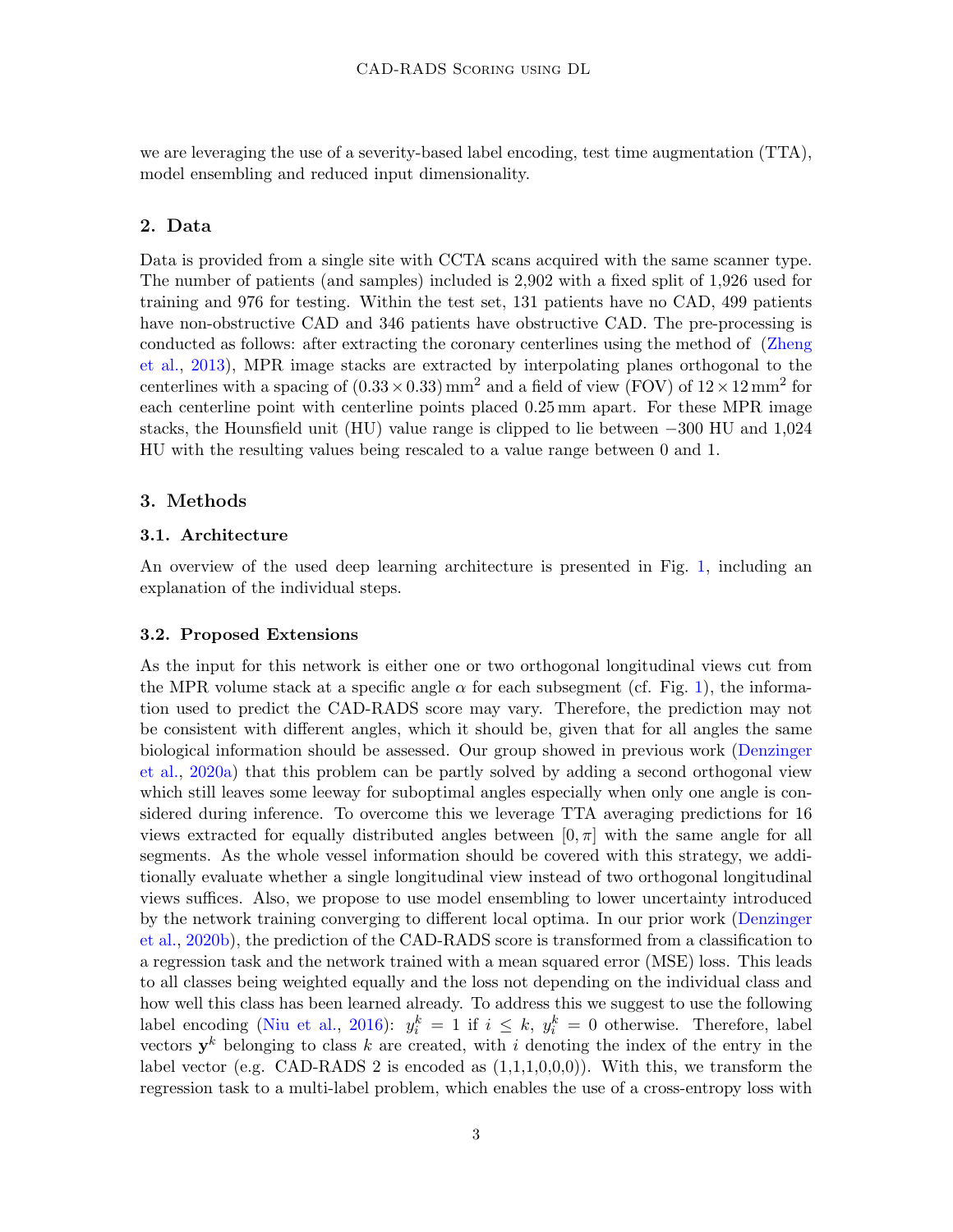

<span id="page-3-0"></span>Figure 1: Overview of the architecture. For each labeled subsegment an MPR volume stack is computed and for one arbitrary angle  $\alpha$  around the centerline, a longitudinal slice or two orthogonal longitudinal slices are extracted. The slices of all segments are fed into the same 2D CNN. The resulting feature representation is further processed by a multi-layer perceptron (MLP) for each segment to classify the stenosis grade and globally max pooled. The global feature representation is fed into two MLPs predicting the overall calcification (denoted as Calc and determined as a binned version of the Agatston score according to [\(Rumberger](#page-9-8) [and Kaufman,](#page-9-8) [2003\)](#page-9-8)) and the CAD-RADS grade. The output of the network is either one scalar value in case of regression or 5-6 sigmoidal outputs in case the labels are encoded as described in Section. [3.2.](#page-2-0)

sigmoidal predictions. During inference the raw predictions are summed over all outputs to get a cumulative probability and binned according to [\(Denzinger et al.,](#page-8-9) [2020b\)](#page-8-9).

#### 3.3. Centerline Labeling

Furthermore, in the pipeline described in Reference [\(Denzinger et al.,](#page-8-9) [2020b\)](#page-8-9), the coronary tree was subdivided using the method proposed by (Gülsün et al., [2014\)](#page-8-11) and the resulting segments were interpolated to one common length. With this a reasonable input to the network is obtained which may, however, yield obscured segments. Moreover, the extracted coronary tree usually exhibits more centerlines than defined in literature, since also small side branches are found by the centerline extraction algorithm of [\(Zheng et al.,](#page-9-6) [2013\)](#page-9-6). Furthermore, distal parts are usually less important and if a stenosis is present there it has less influence on thrombus formation or myocardial ischemia. Therefore, these should not necessarily have an impact on network prediction. Furthermore, even if the segment labels determined with the method of (Gülsün et al., [2014\)](#page-8-11) are anatomically correct – which is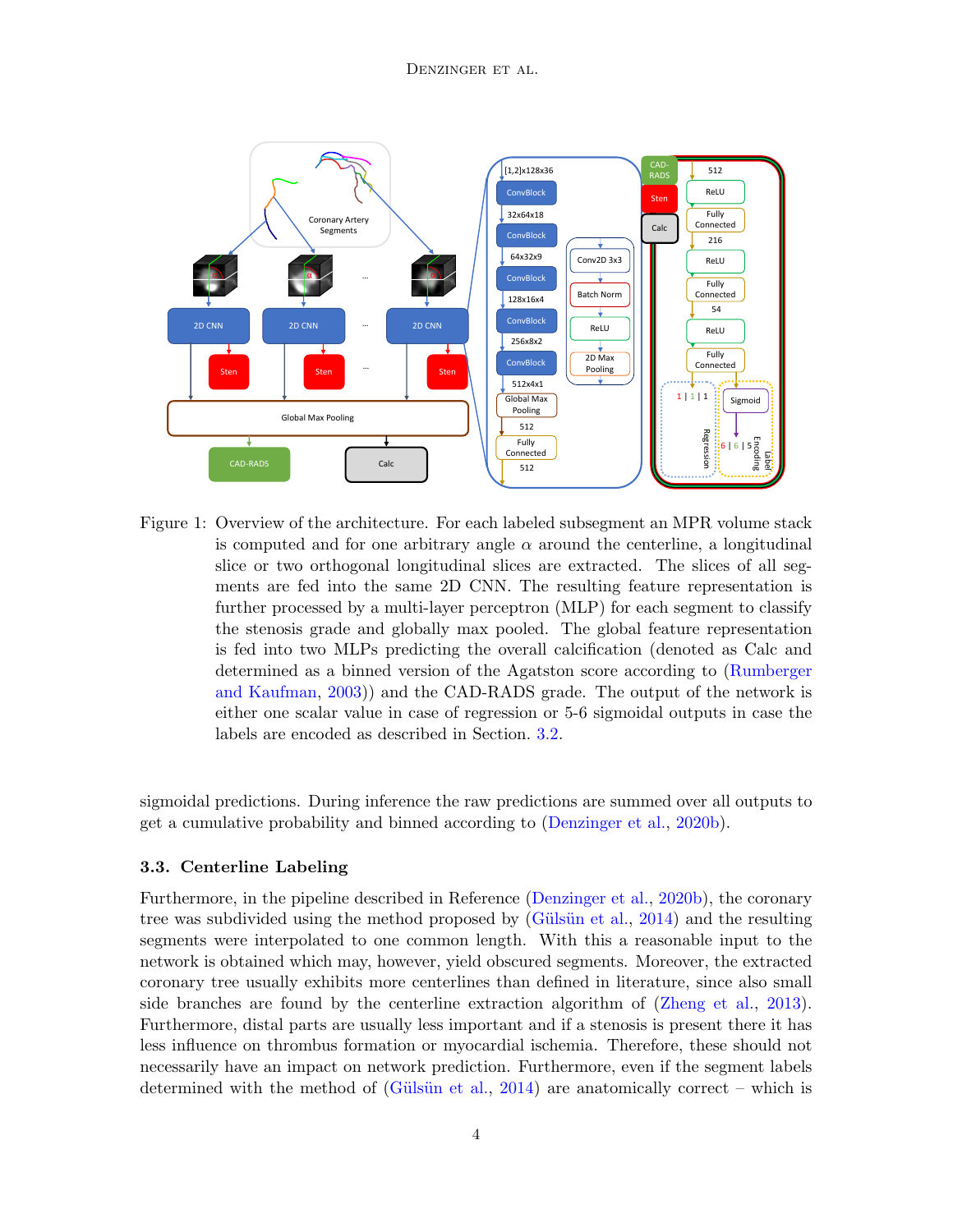

<span id="page-4-1"></span>Figure 2: Centerlines before (top) and after (bottom) labeling. Note that centerline points inside the aorta originate from our data format and do not need to be labeled. Detected centerlines include the proximal, mid and distal part of the right coronary artery RCA (RCA<sub>prox</sub>, RCA<sub>mid</sub> and RCA<sub>dist</sub>), the left main segment (LM), the proximal, mid and distal part of the left artery descending (LAD) and left circumflex artery (CX) named  $\text{LAD}_{prox}$ ,  $\text{LAD}_{mid}$ ,  $\text{LAD}_{dist}$  and  $\text{CX}_{prox}$ ,  $\text{CX}_{dist}$ ,  $CX<sub>OM2</sub>$ , respectively, and the obtuse marginal (OM) artery of the CX  $CX<sub>OM1</sub>$ and the diagonal segment of the LAD,  $\text{LAD}_{D1}$ .

not always guaranteed – the segment image information is not directly transferable between patients due to the different segment lengths and potentially different supplied heart regions. We therefore propose an heuristic centerline labeling approach to solve previously mentioned problems with following notation <sup>[1](#page-4-0)</sup>: let **C** be a set of centerlines C consisting of centerline points  $\mathbf{c} \in \mathbb{R}^3$ .  $\mathbf{c}_0$  is the first point of each centerline, which in our centerline format is always the center of the aorta with the first centerline points connecting the center of the aorta with the respective ostia. All centerlines end at their respective most distal point  $\mathbf{c}_{n_c}$ . This format leads to high redundancy in the centerlines with proximal parts often overlapping. An example of this and the abbreviations for the different segments are included in Fig. [2.](#page-4-1) Our heuristic pipeline is defined as follows: the set of centerlines can be subdivided into left  $C_l$  and right  $C_r$  centerlines by looking at their world coordinate direction starting from the center of the aorta. If hypothetically a different centerline-extraction algorithm outputs centerlines starting from the ostia, this initial step could be skipped. For the right centerline tree the longest segment  $C_r^*$  is selected and, starting from the ostium, three subsequent segments of length 32 mm each are labelled as  $RCA_{prox}$ ,  $RCA_{mid}$  and  $RCA_{dist}$ , while the remaining vessel is excluded. For the left coronary tree, the bifurcation point  $c<sub>b</sub>$ between the LAD and CX needs to be determined first. We detect  $c<sub>b</sub>$  as the point where the centerlines of the left tree split most frequently. The LM is consequently labeled as the segment between the left ostium and  $c_b$ . From  $c_b$  we calculate the directions of all centerlines containing this point as  $c_{b+10} - c_b$ . If there are two unique directions, the rightmost centerlines with this direction are defined as the LAD branch and the leftmost as

<span id="page-4-0"></span><sup>1.</sup> Code available at <https://github.com/fdenz/HeuristicCLLabeling>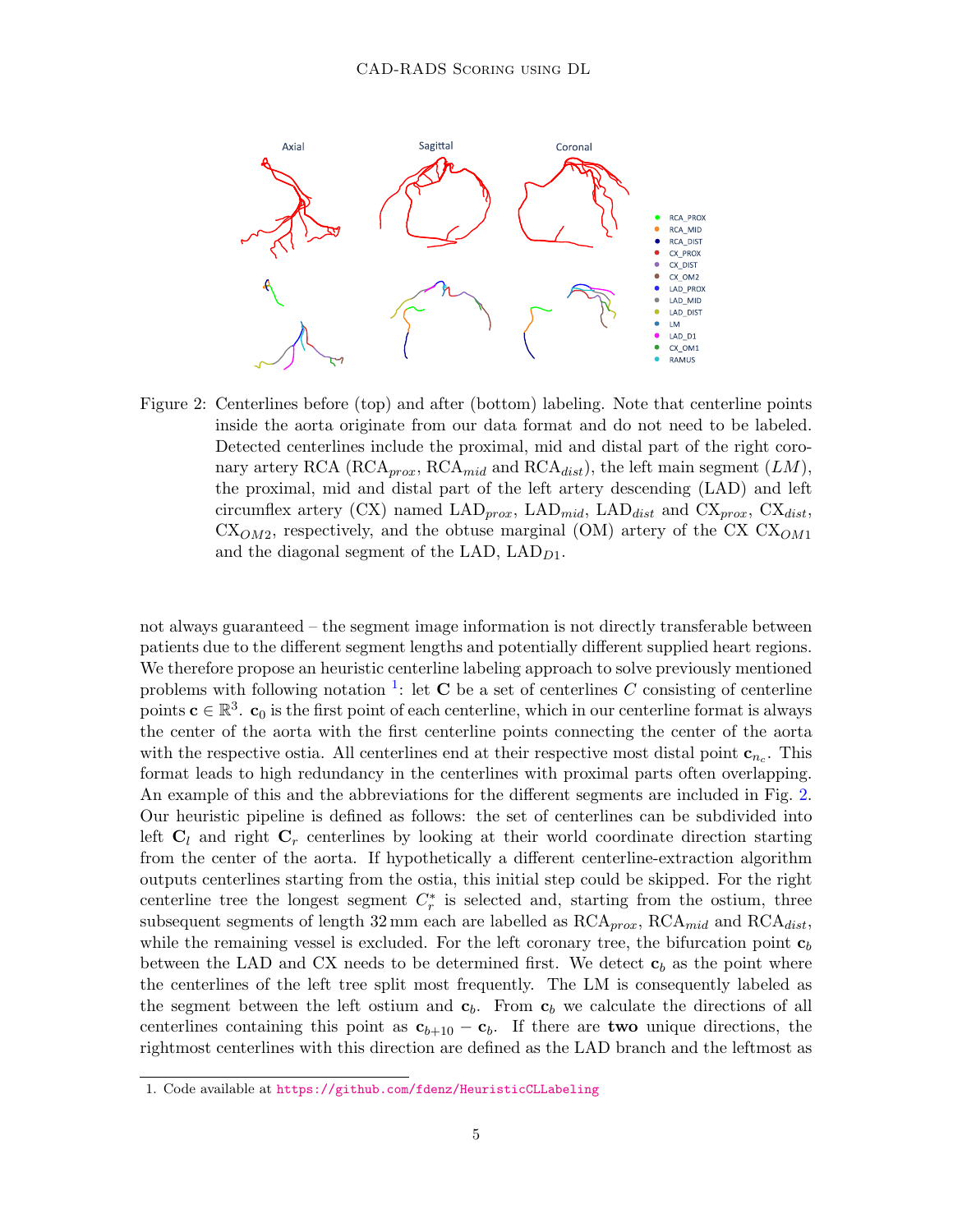the CX branch. If there are three unique directions the branch between the others is labeled as RAMUS intermedius, which does not exist for all patients. The longest centerlines  $C_{\rm{LAD}}^{*}$ and  $C_{CX}^*$  of the LAD and CX are divided into  $\text{LAD}_{prox}$ ,  $\text{LAD}_{mid}$ ,  $\text{LAD}_{dist}$  and  $\text{CX}_{prox}$ ,  $CX<sub>dist</sub>$ ,  $CX<sub>OM2</sub>$  respectively to obtain segments of lengths 32 mm. Furthermore, for LAD and CX the centerlines  $C'_{LAD}$  and  $C'_{CX}$  which have the longest non-overlapping part to  $C'_{LAD}$ and  $C_{\text{CX}}^*$  are selected. The 32 mm segments starting from the bifurcation between  $C_{\text{LAD}}'$  $C_{\text{CX}}'$  and  $C_{\text{LAD}}^*$  /  $C_{\text{CX}}^*$  respectively are labeled as  $\text{LAD}_{D1}$  and  $\text{CX}_{OM1}$ . As the described heuristic approach does not aim to be absolutely anatomically correct and relies only on a small set of rules, it is consistent by design. Furthermore, it extracts segments of the same length, which eases the network training when it compares the segments of different patients. On the other hand, bifurcations do not only occur on the start and end of the segments, but also in the middle of the segment which leads to more diverse training data. Also, and maybe most importantly, it is simple and fast (around 350ms with a Intel(R) Xeon(R) CPU E5-2640 CPU).

#### 3.4. Evaluation

For the evaluation, we keep our test set fixed while splitting our training data into five parts of approximately equal size in a stratified manner. We then use four of these parts as training and one as a validation set for five folds with the best model for each training with respect to the validation CAD-RADS score loss saved for evaluation. This setting is repeated five times for different seeds and splits for a total of 25 trained models for all configurations. Further hyperparameters were a stochastic gradient descent optimizer with a learning rate of 0.007/0.0007 for the label encoding/regression task respectively and a momentum of 0.99. We evaluate our different additions in form of an incremental study. First, the centerline labeling of the original approach is replaced with the one described in the section above. As the prediction of the network depends on the angle selected we will include the average results over all angles, the initial angle, and the angle with the retrospectively highest performance. Next, we use TTA taking the mean prediction over 16 angles equally distributed between  $[0, \pi]$  with the same angle applied to all segments. This is followed by ensembling models and taking either the average prediction over the five folds of one seed or all 25 models. Finally, the label encoding is added, before testing whether a single view suffices.

#### 4. Results and Discussion

As we have an ordinal classification task and are able to adapt the threshold depending on the desired ratio of sensitivity and specificity, we consider the area under the receiver operating curve (AUC) to be the most important metric. In general, we can see an incremental increase in performance with each improvement for the clinical question of rule-out (Table [1\)](#page-6-0), hold-out (Table [2\)](#page-6-1) and for predicting all six CAD-RADS grades (Table [3\)](#page-7-0). As we previously only reported the metrics for the views at a single angle in Reference [\(Den](#page-8-9)[zinger et al.,](#page-8-9) [2020b\)](#page-8-9), it is hard to select which angle to choose for comparison. This task is also impacted by the fact that results differ at different selected angles. When averaging over all evaluated angles we get a mean AUC of 0.913 compared to 0.914 for the rule-out and 0.933 compared to a baseline of 0.923 for the hold-out case. However, looking at the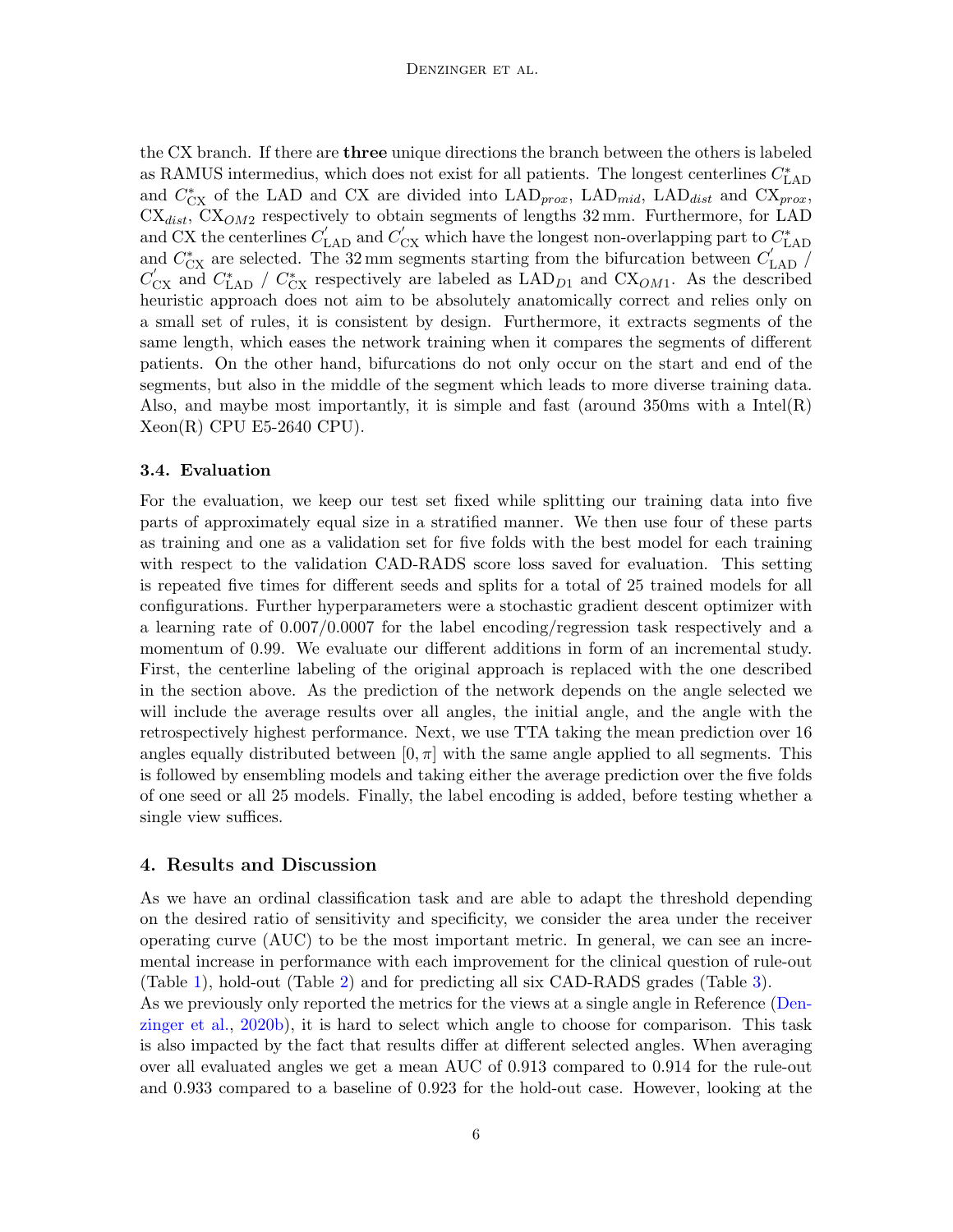| Config/Metric                                       | <b>AUC</b>        | ACC               | Sens              | <b>Spec</b>       | <b>MCC</b>        |
|-----------------------------------------------------|-------------------|-------------------|-------------------|-------------------|-------------------|
| <b>Baseline</b>                                     | 0.914             | 0.888             | 0.532             | 0.945             | 0.504             |
| $+$ <del>TTA</del> $E_1$ <del>LE</del> 0            | $0.917 \pm 0.008$ | $0.884 \pm 0.006$ | $0.569 \pm 0.023$ | $0.933 \pm 0.003$ | $0.503 \pm 0.027$ |
| $+$ <del>TTA</del> $E_1$ <del>LE</del> <sup>*</sup> | $0.917 \pm 0.008$ | $0.886 \pm 0.008$ | $0.574 \pm 0.031$ | $0.934 \pm 0.004$ | $0.508 \pm 0.036$ |
| $+$ <del>TTA</del> $E_1$ <b>LE</b> $\forall$        | $0.913 \pm 0.006$ | $0.880 \pm 0.004$ | $0.555 \pm 0.016$ | $0.931 \pm 0.002$ | $0.486 \pm 0.019$ |
| $+$ TTA $E_1$ <del>LE</del>                         | $0.924 \pm 0.005$ | $0.887 \pm 0.007$ | $0.578 \pm 0.026$ | $0.935 \pm 0.004$ | $0.512 \pm 0.030$ |
| $+$ TTA E <sub>5</sub> <del>LE</del>                | $0.932 \pm 0.001$ | $0.890 \pm 0.002$ | $0.591 \pm 0.007$ | $0.937 \pm 0.001$ | $0.527 \pm 0.008$ |
| $+$ TTA $E_{25}$ <del>LE</del>                      | 0.934             | 0.891             | 0.595             | 0.937             | 0.533             |
| $+$ TTA $E_{25}$ LE                                 | 0.941             | 0.895             | 0.611             | 0.940             | 0.550             |
| $-$ TTA $E_{25}$ LE                                 | 0.942             | 0.912             | 0.672             | 0.949             | 0.621             |

<span id="page-6-0"></span>Table 1: Performance for the **rule-out task** for the different model configurations. Metrics are: the area under the receiver operating curve (AUC), accuracy (ACC), sensitivity (Sens), specificity (Spec), and Matthews correlation coefficient (MCC). "+/−" denotes whether two orthogonal or one single longitudinal view is fed into the CNN, " $TTA/TTA$ " whether TTA is used, " $E_i$ " the number of models ensembled, "LE/LE" whether labels are encoded as described in Section. [3.2](#page-2-0) and "0/∗/∀" whether the views extracted for the first, retrospectively best or all evaluated angles were considered. Baseline refers to the results reported in Reference [\(Denzinger et al.,](#page-8-9) [2020b\)](#page-8-9).

| $\text{Config/Metric}$                       | $\rm AUC$         | ACC               | Sens              | <b>Spec</b>       | MCC               |
|----------------------------------------------|-------------------|-------------------|-------------------|-------------------|-------------------|
| Baseline                                     | 0.923             | 0.860             | 0.891             | 0.802             | 0.692             |
| $+$ <del>TTA</del> $E_1$ <del>LE</del> 0     | $0.932 \pm 0.003$ | $0.854 \pm 0.006$ | $0.887 \pm 0.005$ | $0.794 \pm 0.009$ | $0.680 \pm 0.014$ |
| $+$ TTA E <sub>1</sub> LE <sup>*</sup>       | $0.937 \pm 0.004$ | $0.860 \pm 0.007$ | $0.892 \pm 0.005$ | $0.803 \pm 0.009$ | $0.695 \pm 0.015$ |
| $+$ <del>TTA</del> $E_1$ <b>LE</b> $\forall$ | $0.933 \pm 0.004$ | $0.856 \pm 0.004$ | $0.888 \pm 0.003$ | $0.797 \pm 0.006$ | $0.686 \pm 0.010$ |
| $+$ TTA $E_1$ <del>LE</del>                  | $0.940 \pm 0.004$ | $0.861 \pm 0.005$ | $0.893 \pm 0.003$ | $0.804 \pm 0.007$ | $0.697 \pm 0.011$ |
| $+$ TTA E <sub>5</sub> <del>LE</del>         | $0.943 \pm 0.000$ | $0.860 \pm 0.002$ | $0.892 \pm 0.001$ | $0.803 \pm 0.003$ | $0.695 \pm 0.005$ |
| $+$ TTA $E_{25}$ <del>LE</del>               | 0.943             | 0.861             | 0.892             | 0.803             | 0.696             |
| $+$ TTA $E_{25}$ LE                          | 0.944             | 0.861             | 0.892             | 0.803             | 0.696             |
| $-$ TTA $E_{25}$ LE                          | 0.950             | 0.877             | 0.905             | 0.827             | 0.731             |

<span id="page-6-1"></span>Table 2: Performance for the **hold-out question** for the different model configurations. Abbreviations as in Table [1.](#page-6-0)

angle with the best overall performance or the initial angle as an example, the performance is better than the baseline performance. This also nicely demonstrates why TTA is crucial. With TTA, a clear improvement in general performance is observed. This is easily explained by the fact that lesions cannot be missed by an unfortunate angle anymore. Ensembling multiple models leads to another performance boost, with an obvious improvement in stability when observing the decrease in standard deviation as the metric. Our proposed label encoding results in no improvement for the hold-out case, as the class balance is less severe in this case. However, for the rule-out case, an improvement from an AUC of 0.934 to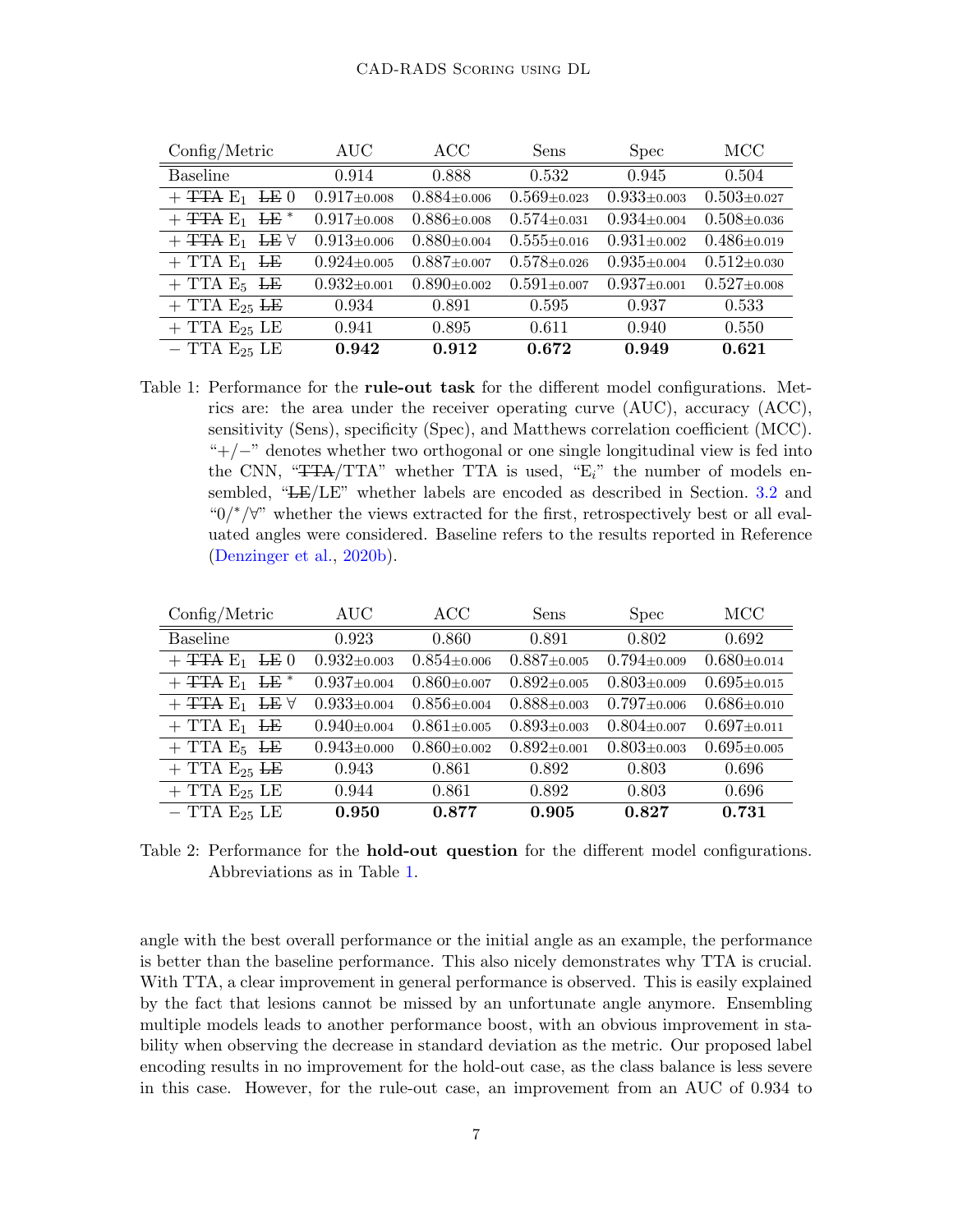| Config/Metric                                           | ACC               | Sens              | <b>Spec</b>       | MCC               |
|---------------------------------------------------------|-------------------|-------------------|-------------------|-------------------|
| <b>Baseline</b>                                         | 0.840             | 0.904             | 0.520             | 0.424             |
| $+$ <del>TTA</del> $E_1$ <del>LE</del> $0$ <sup>*</sup> | $0.839 \pm 0.005$ | $0.904 \pm 0.003$ | $0.518 \pm 0.017$ | $0.422 \pm 0.021$ |
| $+$ TTA $E_1$ LE $\forall$                              | $0.834 \pm 0.004$ | $0.900 \pm 0.002$ | $0.504 \pm 0.014$ | $0.405 \pm 0.017$ |
| $+$ TTA $E_1$ <del>LE</del>                             | $0.841 \pm 0.005$ | $0.904 \pm 0.003$ | $0.522 \pm 0.017$ | $0.426 \pm 0.020$ |
| $+$ TTA E <sub>5</sub> <del>LE</del>                    | $0.842 \pm 0.001$ | $0.905 \pm 0.000$ | $0.525 \pm 0.004$ | $0.430 \pm 0.005$ |
| $+$ TTA $E_{25}$ <del>LE</del>                          | 0.844             | 0.906             | 0.532             | 0.438             |
| $+$ TTA $E_{25}$ LE                                     | 0.845             | 0.907             | 0.535             | 0.442             |
| $-$ TTA $E_{25}$ LE                                     | 0.859             | 0.916             | 0.578             | 0.493             |

<span id="page-7-0"></span>Table 3: Performance for the six-class problem averaged over all classes for the different model configurations. Abbreviations as in Table [1.](#page-6-0)

0.941 is observed. This illustrates that this change improves differentiation of less frequent classes. Finally, we tested decreasing the dimensionality by only having a single longitudinal view combined with TTA for each segment as an input for the network. This yielded far better results for all targets. A possible explanation for this may be the increased training stability that we observed and that the same information is fed to the system due to TTA. Moreover, beforehand the ordering of the two orthogonal longitudinal slices led to different results as different features were extracted for each, which should not be of relevance for the targets at hand. Especially the metrics for the six-class problem benefited the most from this change.

## 5. Conclusion

In this paper, we improve the automatic deep learning-based assessment of patients regarding the CAD-RADS score. We propose the use of TTA, model ensembling, task-specific label encoding, and reduced model input dimensionality for this task. Moreover, we introduce a novel task-specific heuristic centerline labeling approach, which by itself does neither lead to improved nor worse performance. However, it is easy to implement and makes the whole model pipeline easier to reproduce, while being theoretically more robust to technical variations due to its heuristic nature. Overall, we improve previously reported performance on the data set at hand: the accuracy for the six-class problem is increased to 0.859 from 0.840 and the AUC for the rule-out case to 0.942 from 0.914. For the hold-out case, we were able to reach an AUC of 0.950 compared to a previously reported 0.923. Further steps for this method are to apply it to data at different sites and/or scanner types.

Disclaimer: The methods and information here are based on research and are not commercially available.

Acknowledgement: K.B. gratefully acknowledges the support of the project "Dhip campus - bavarian aim".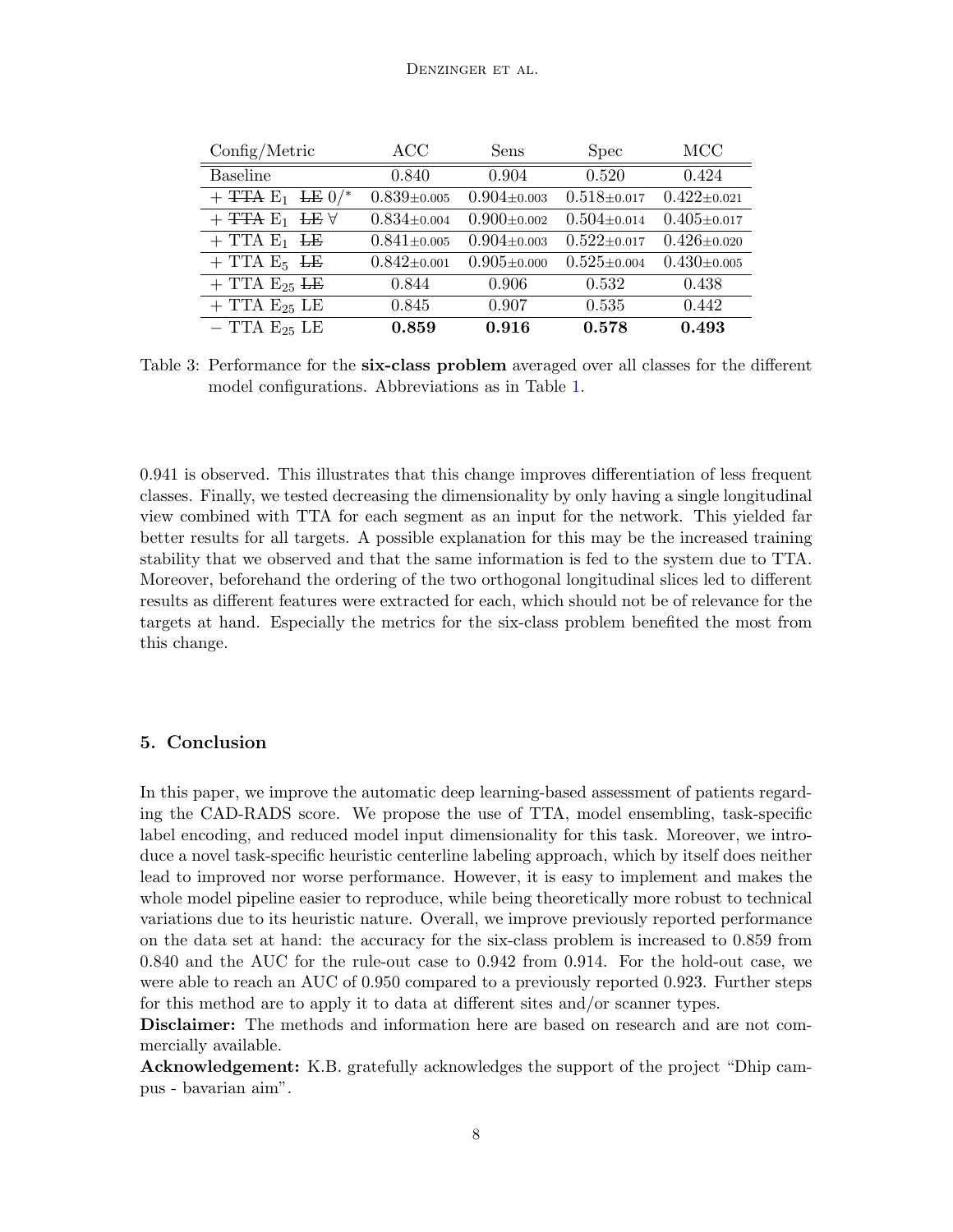# References

- <span id="page-8-6"></span>Arthur S Agatston, Warren R Janowitz, Frank J Hildner, Noel R Zusmer, Manuel Viamonte, and Robert Detrano. Quantification of coronary artery calcium using ultrafast computed tomography. Journal of the American College of Cardiology, 15(4):827–832, 1990.
- <span id="page-8-5"></span>Sema Candemir et al. Automated coronary artery atherosclerosis detection and weakly supervised localization on coronary CT angiography with a deep 3-dimensional convolutional neural network. Computerized Medical Imaging and Graphics, 83:101721, 2020.
- <span id="page-8-8"></span>Carlos Cano-Espinosa, Germán González, George R Washko, Miguel Cazorla, and Raúl San José Estépar. Automated Agatston score computation in non-ECG gated CT scans using deep learning. In Medical Imaging 2018: Image Processing, volume 10574, page 105742K. International Society for Optics and Photonics, 2018.
- <span id="page-8-1"></span>Ricardo C Cury et al. Coronary artery disease-reporting and data system (CAD-RADS): an expert consensus document of SCCT, ACR and NASCI: endorsed by the ACC. JACC: CI, 9(9):1099–1113, 2016.
- <span id="page-8-3"></span>Felix Denzinger et al. Coronary Artery Plaque Characterization from CCTA Scans Using Deep Learning and Radiomics. In International Conference on MICCAI, pages 593–601. Springer, 2019.
- <span id="page-8-10"></span>Felix Denzinger et al. Deep Learning Algorithms for Coronary Artery Plaque Characterisation from CCTA Scans. In BVM, LNCS 2020, pages 193–198. Springer, 2020a.
- <span id="page-8-9"></span>Felix Denzinger et al. Automatic CAD-RADS Scoring Using Deep Learning. In International Conference on MICCAI, pages 45–54. Springer, 2020b.
- <span id="page-8-0"></span>Valentin Fuster, Lina Badimon, Juan J Badimon, and James H Chesebro. The pathogenesis of coronary artery disease and the acute coronary syndromes. New England Journal of Medicine, 326(5):310–318, 1992.
- <span id="page-8-11"></span>Mehmet A Gülsün, Gareth Funka-Lea, Yefeng Zheng, and Matthias Eckert. CTA coronary labeling through efficient geodesics between trees using anatomy priors. In International Conference on MICCAI, pages 521–528. Springer, 2014.
- <span id="page-8-2"></span>Jiun-Yiing Hu et al. Interobserver reliability of the coronary artery disease reporting and data system in clinical practice. Journal of thoracic imaging, 36(2):95–101, 2021.
- <span id="page-8-7"></span>Nikolas Lessmann, Bram van Ginneken, Majd Zreik, Pim A de Jong, Bob D de Vos, Max A Viergever, and Ivana Išgum. Automatic calcium scoring in low-dose chest CT using deep neural networks with dilated convolutions. IEEE transactions on medical imaging, 37(2): 615–625, 2017.
- <span id="page-8-4"></span>Xinghua Ma, Gongning Luo, Wei Wang, and Kuanquan Wang. Transformer Network for Significant Stenosis Detection in CCTA of Coronary Arteries. In International Conference on MICCAI, pages 516–525. Springer, 2021.